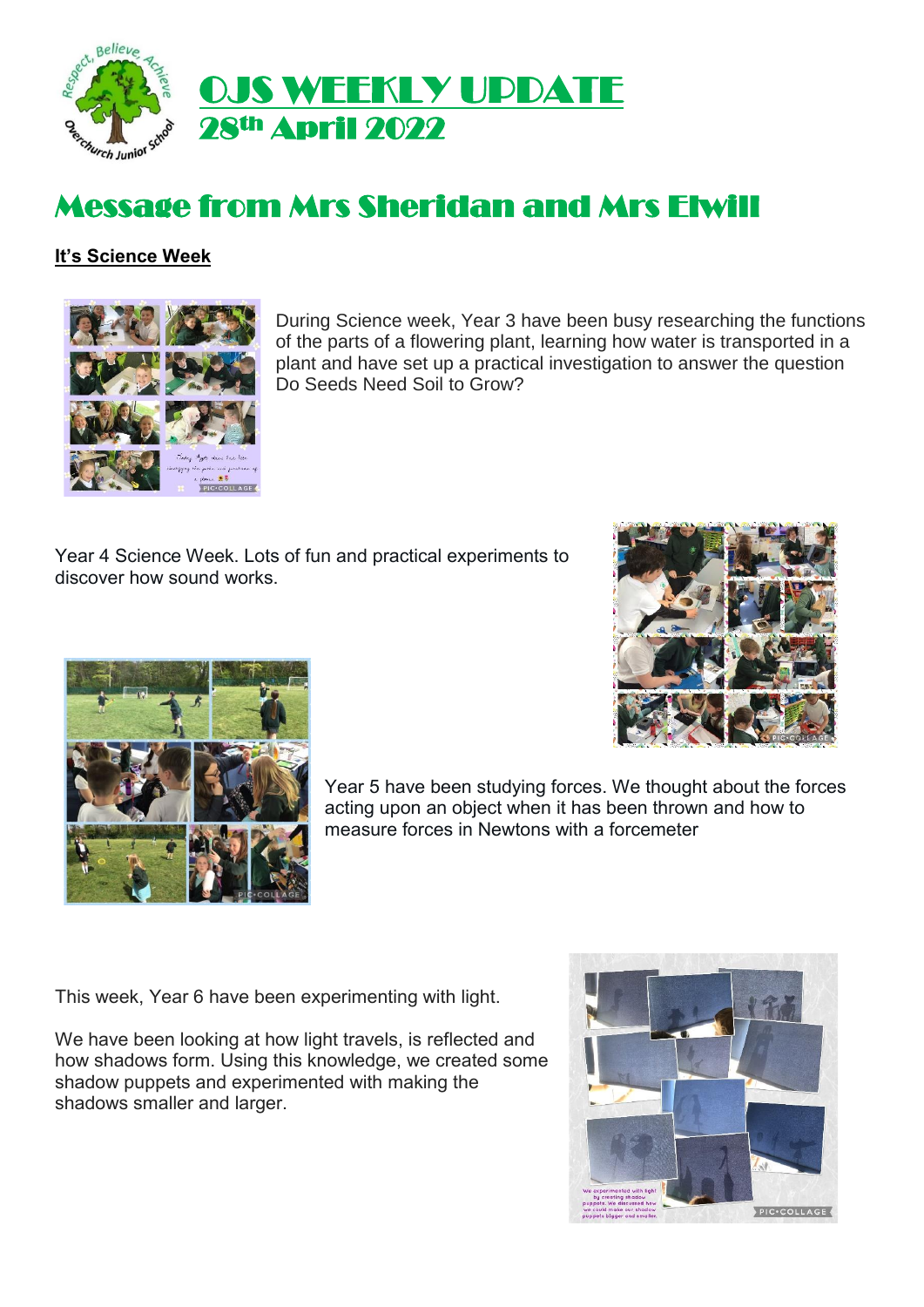## Introducing OJS Together



**Upcoming Events** Ι

OJS Together is about more than fundraising but is about working as a community to help our children, school and families.

A dedicated team of parents and staff collaborate to plan fun fundraising opportunities that will go towards funding school trips, residentials as well as resources to be used in school.

Our community is important to us so partnering with Neo, HAF and running the 'Food Pantry & 'Uniform Exchange' means we are able to support families as the cost of living rises.

### **Coffee Morning – Thursday 5th May at 9am**

We will be hosting a Coffee Morning on Thursday 5<sup>th</sup> May at 9am in the school hall to introduce OJS Together, and we would like to invite parents / carers to pop in to learn about this new venture, to bring ideas and hopefully volunteer to help.



We hope to see you there for refreshments, bacon butties and bagels. We would appreciate it if you could complete the form on the ParentApp to let us know if you are able to attend.

### **Photography Fundraiser**



We will be hosting a fundraising event on Saturday 9<sup>th</sup> July.

Gemma Mae Photography in conjunction with Whitebox will be here in the school hall to do photoshoots for our families.

This information has been sent out via our ParentApp.

You can book your slot/s by calling the school office on 0151 677 4150 and payment will be via ParentPay.

The digital images you receive are copyright free. Therefore, you can print or use them as many times as you like and in any way that you wish.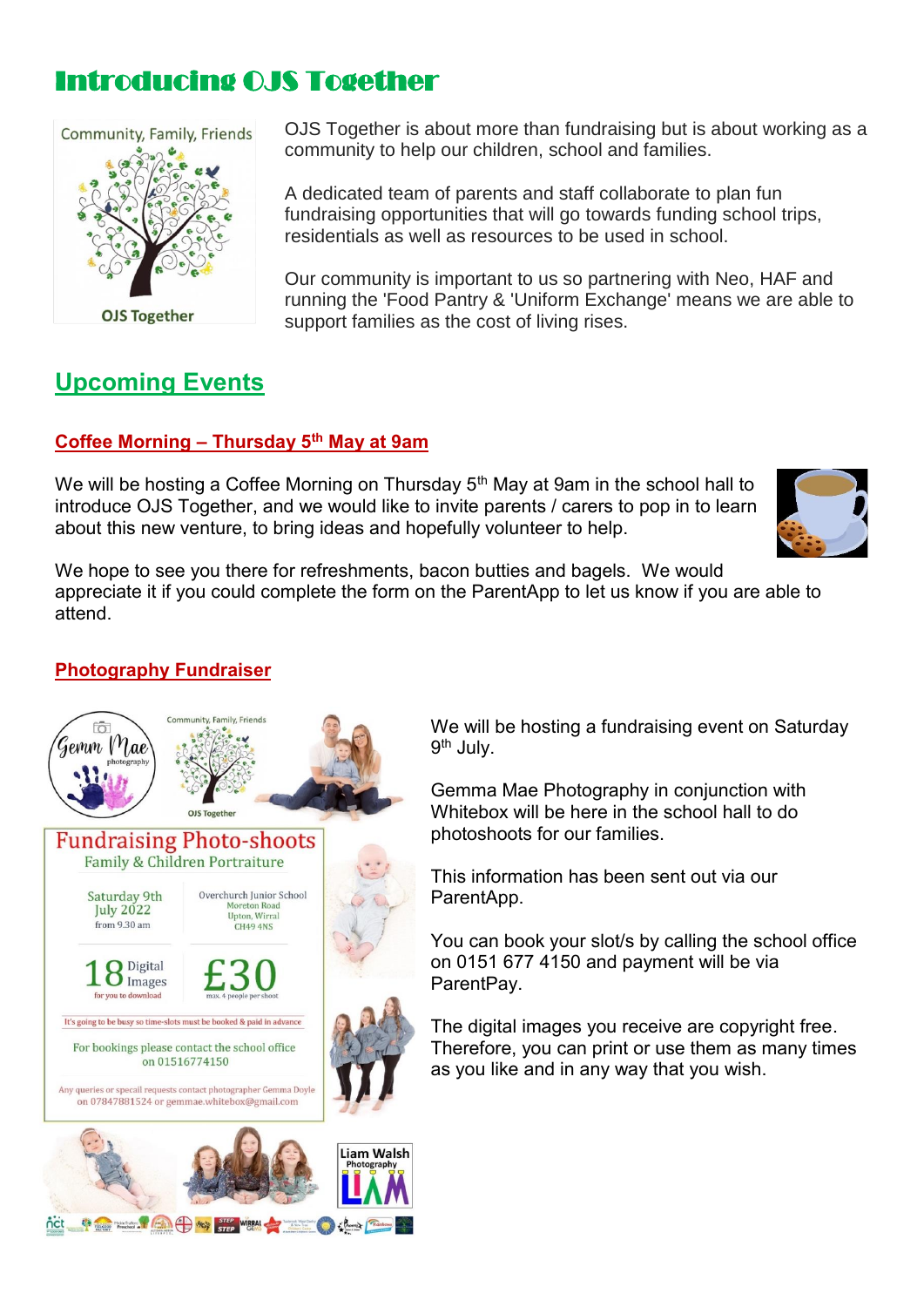

# Ukraine Easter Fundraiser

Sycamore class wanted to try and raise money for Ukraine. We decided to hold an Easter Fair by selling raffle tickets, books, lemonade, juice and cakes. We held it at break and lunchtime. We expected to raise about £30 and were so happy when the grand total was £245! We would like to say thank you to Sycamore class and Mrs Newton for helping.



# This Week's Class Attendance Figures

| Apple           | 95.1%  | Cherry       | 94.15% |
|-----------------|--------|--------------|--------|
| Ash             | 87.5%  | Pine         | 93.84% |
| Larch           | 90.57% | Silver Birch | 99.05% |
| <b>Beech</b>    | 92.42% | Lime         | 93.15% |
| <b>Hawthorn</b> | 93.91% | Rowan        | 81.14% |
| Willow          | 96.69% | Sycamore     | 92.69% |

\_\_\_\_\_\_\_\_\_\_\_\_\_\_\_\_\_\_\_\_\_\_\_\_\_\_\_\_\_\_\_\_\_\_\_\_\_\_\_\_\_\_\_\_\_\_\_\_\_\_\_\_\_\_\_\_\_\_\_\_\_\_\_\_\_\_\_\_\_\_\_\_\_\_\_\_\_\_

As a school we must achieve at least 96% attendance.

Congratulations to Silver Birch for winning this week's class attendance and the overall school attendance with 99.05%! This class will receive extra MUGA time and 5 respect points for each class member.

This week's winner of lower school attendance is Willow class with 96.69%. This class will receive 3 respect points for each class member.

This week's winner of upper school is Silver Birch class with 99.05%. This class will receive 3 respect points for each class member  $\mathcal{L}_\text{max} = \mathcal{L}_\text{max} = \mathcal{L}_\text{max} = \mathcal{L}_\text{max} = \mathcal{L}_\text{max} = \mathcal{L}_\text{max} = \mathcal{L}_\text{max} = \mathcal{L}_\text{max} = \mathcal{L}_\text{max} = \mathcal{L}_\text{max} = \mathcal{L}_\text{max} = \mathcal{L}_\text{max} = \mathcal{L}_\text{max} = \mathcal{L}_\text{max} = \mathcal{L}_\text{max} = \mathcal{L}_\text{max} = \mathcal{L}_\text{max} = \mathcal{L}_\text{max} = \mathcal{$ 



### **Star Deaders**

This week's Star Readers are:

| $Apple -$    | Amelia H   | Cherry -         | Isabella M |
|--------------|------------|------------------|------------|
| $Ash -$      | Sophie $H$ | $Pine -$         | Matthew W  |
| Larch -      | Lucas K    | ' Silver Birch - | Dexter T   |
| Beech-       | Krista C   | Lime -           | Oliver C   |
| $Hawthorn -$ | Ellis D    | Rowan -          | Oscar L    |
| $Willow -$   | Leo P      | Sycamore -       | Rosa D     |

Congratulations to all our Star Readers this week.

Keep up the great work everybody!